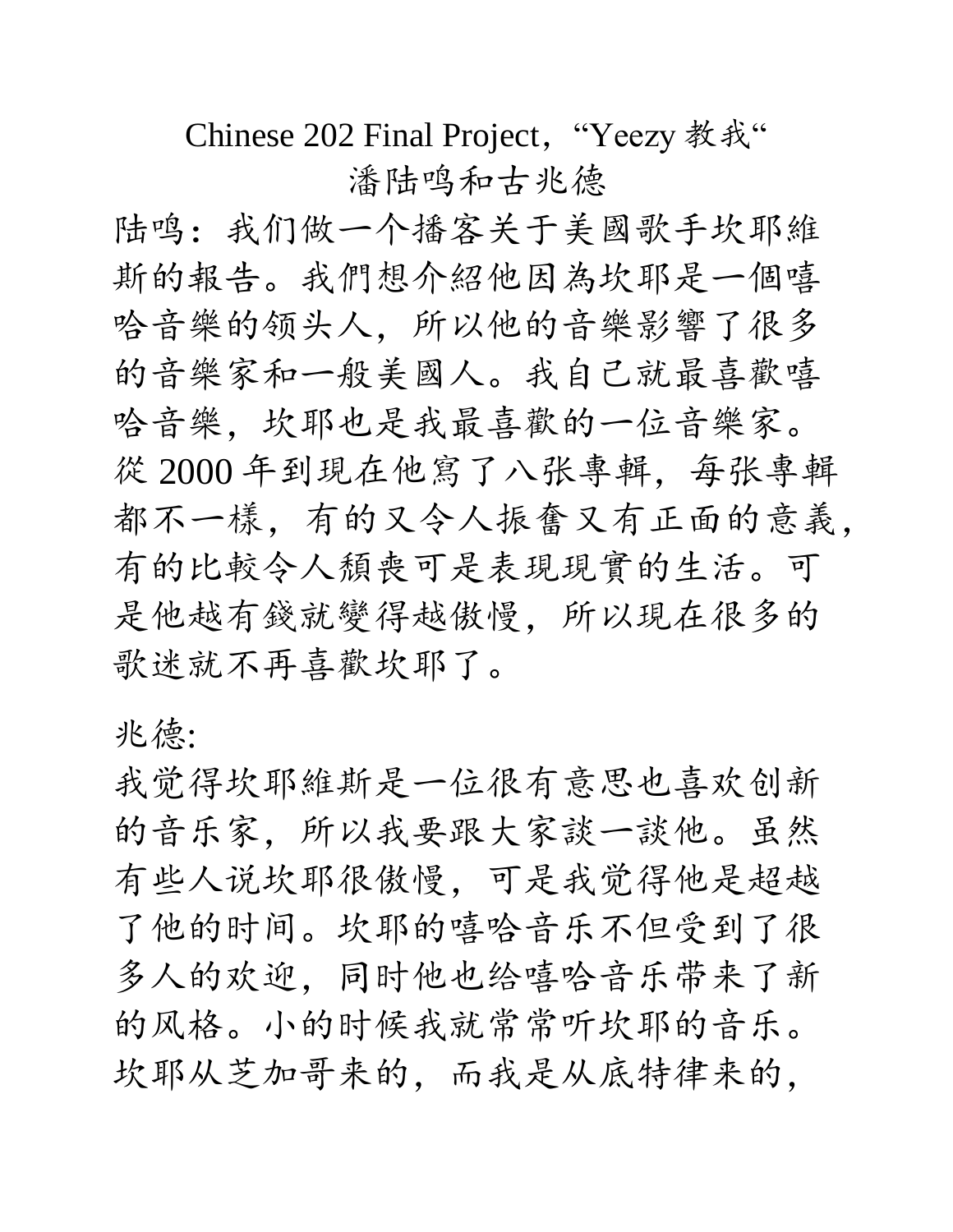所以我们都是从美国中西部来的。陸鳴和我 都覺得坎耶的第三张专辑叫 Graduation 特別 好。这张专辑很重要因为专辑是二 00 七年发 行的,正好是美国金融危机期间, 所以我觉得 这个专辑对我的同龄人重要。

生平介绍:

坎耶是美国有名的嘻哈音樂家,他在芝加哥 长大。今年他是三十七岁。他长大的時候, 没有爸爸只靠妈妈抚养他。他在小学的时候, 开始练习嘻哈音樂。中学以后他上美术学校 上了一个学期就退学了。2003 年坎耶发行了 第一张专辑。2005 年发行了第二张专辑, "Late Registration", 就开始大受欢迎。

**Can't Tell Me Nothing**

我做了个梦我可以买一張门票到天堂

I had a dream I could buy my way to heaven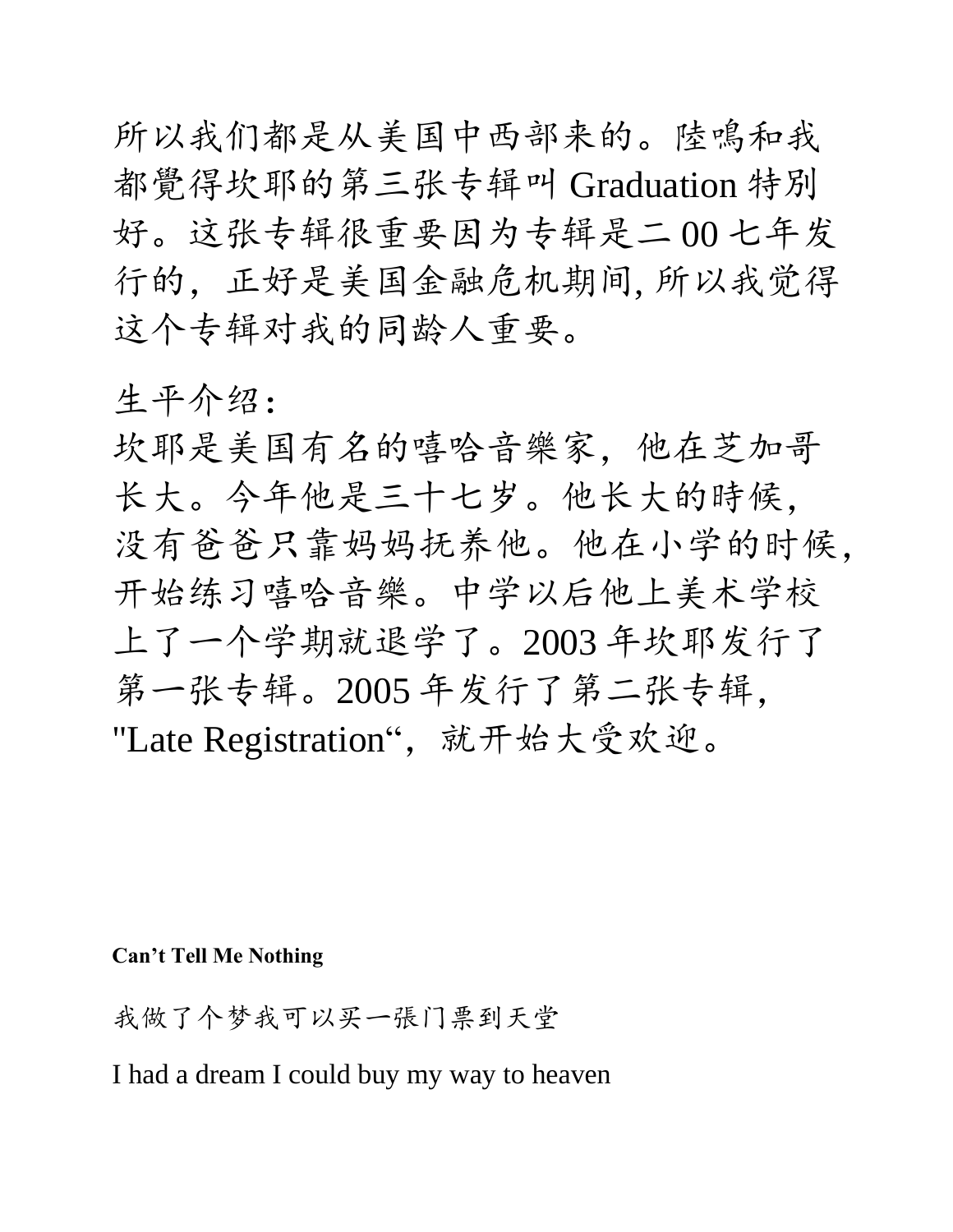#### 当我醒来,我却拿这笔钱买了项链

When I awoke, I spent that on a necklace.

这专辑不同以往【Kanye 以前的歌曲, 比如 Jesus Walk 是教 堂诗歌风格,而这首歌更注重 Kanye 的人生体验】

I told God I'd be back in a second

改变自己的风格,啊,这真够难的

Man It's so hard not to act reckless.

一个人得到越多,要接受的考验就越多

To whom much is given, much is tested

我被抓进去直到明白做愚蠢的事儿不对

Get arrested, guess until he get the message.

越来越多的审视和议论,让我压力很大

I feel the pressure, under more scrutiny

我应该怎么做?也许只有继续装傻

And What I do? Act more stupidly.

买了更多珠宝项链和 LV 来炫耀

Bought More Jewelry, More Louis V

就连我的妈妈也没法理解我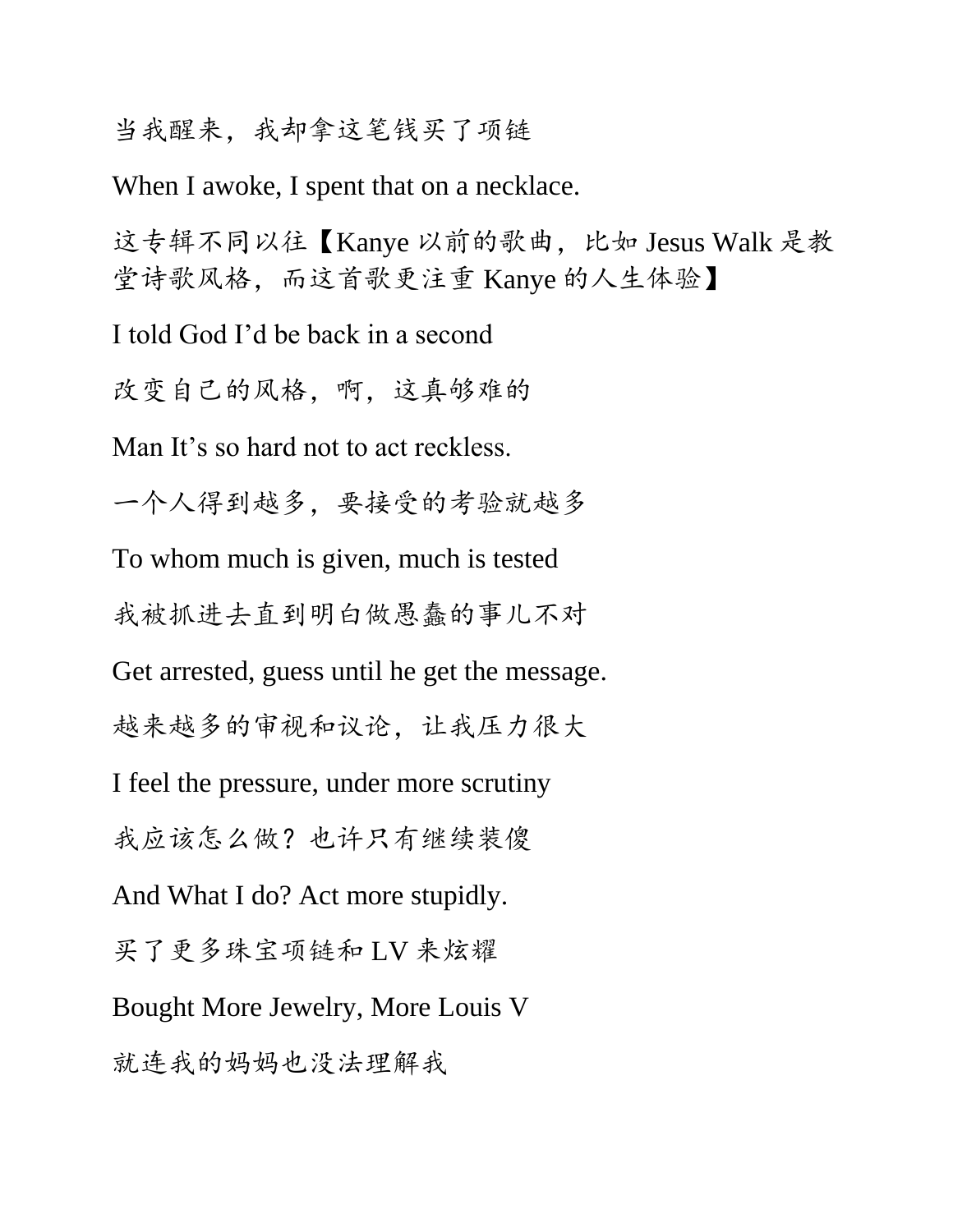My momma couldn't get through to me.

这场闹剧,好像所有人都在针对我

The drama, people suing me

我在媒体上说的那些其实就像私底下谈话

I'm on T.V. talking like it's you and me.

我只是说出了我的感受

I'm just saying how I feel man

我没有出生在中产阶级的家庭,我也没去 Hillman 读大学

I ain't one of the Cosbys i ain't go to Hillman

我鼓鼓的钱包可以改变人们对我的看法

I guess the money should've changed him

我猜我现在受到了全世界的关注

I guess I should've forgot where I came From.

等我赚够了属于我的钱

La La La La Wait till i get my money right

你们就再也不能对我讲那些大道理了

La La La La then u cant tell me nothing right

不好意思,你在说什么?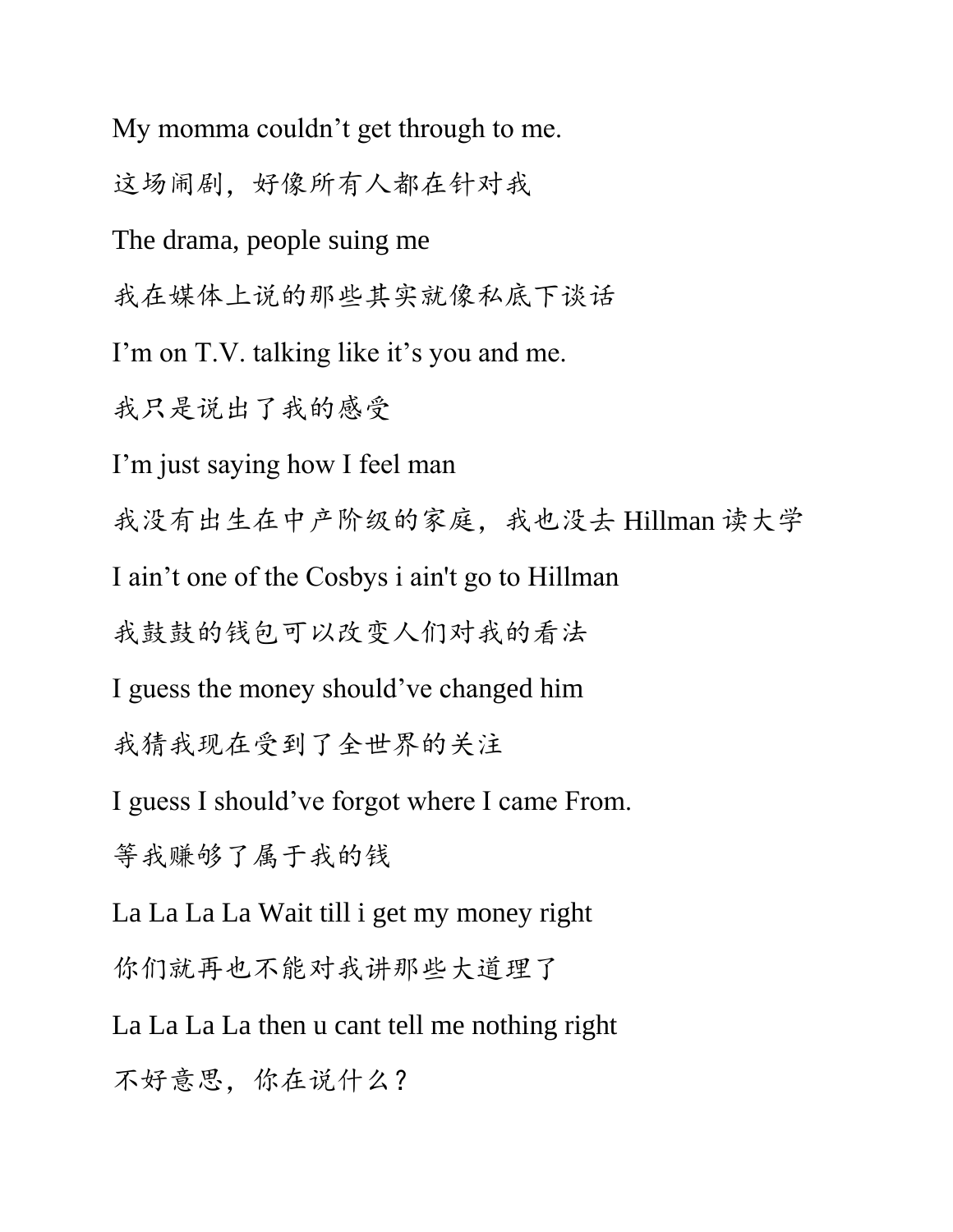Excuse Me, is you saying something?

哼,你没资格对我说教了

Uh, uh, you can't tell me nothing.

别对我指指点点了

You can't tell me nothing.

你们再也不能对我说教了

Uh, uh, you can't tell me nothing.

<http://zm.ourden.net/kanye-west-cant-tell-me-nothing-mv/>

"我做了个梦我可以买一张门票到天堂当我醒来,我却 拿这笔钱买了项链" - 如果基督教信徒要上天堂, 他們就不可 以犯罪。坎耶觉得他不能避免犯罪, 所以他大概就不会上 天堂,所以他只梦见他可以买一个门票到天堂。他起床的时 候,他明白他也不能买一张门票到天堂,所以他花钱买珠宝 和名牌服饰。

"我没有出生在中产阶级家庭,我也没去 Hillman 大学。 " - Hillman 大学是虚构的大学。在电视剧 The Cosby Show 里面,主角的的孩子去上 Hillman 大学,那是因为他们是一 个相当的富裕家庭。坎耶说他不是从中产阶级家庭出来的所 以没有办法去上这样的学校。

"我被抓进去直到明白做愚蠢的事儿不对" - 在一些有很 多毒贩的社区里面,其中很多的人是反复入狱,因为他们觉 得他们没有其他选择或者机会生存。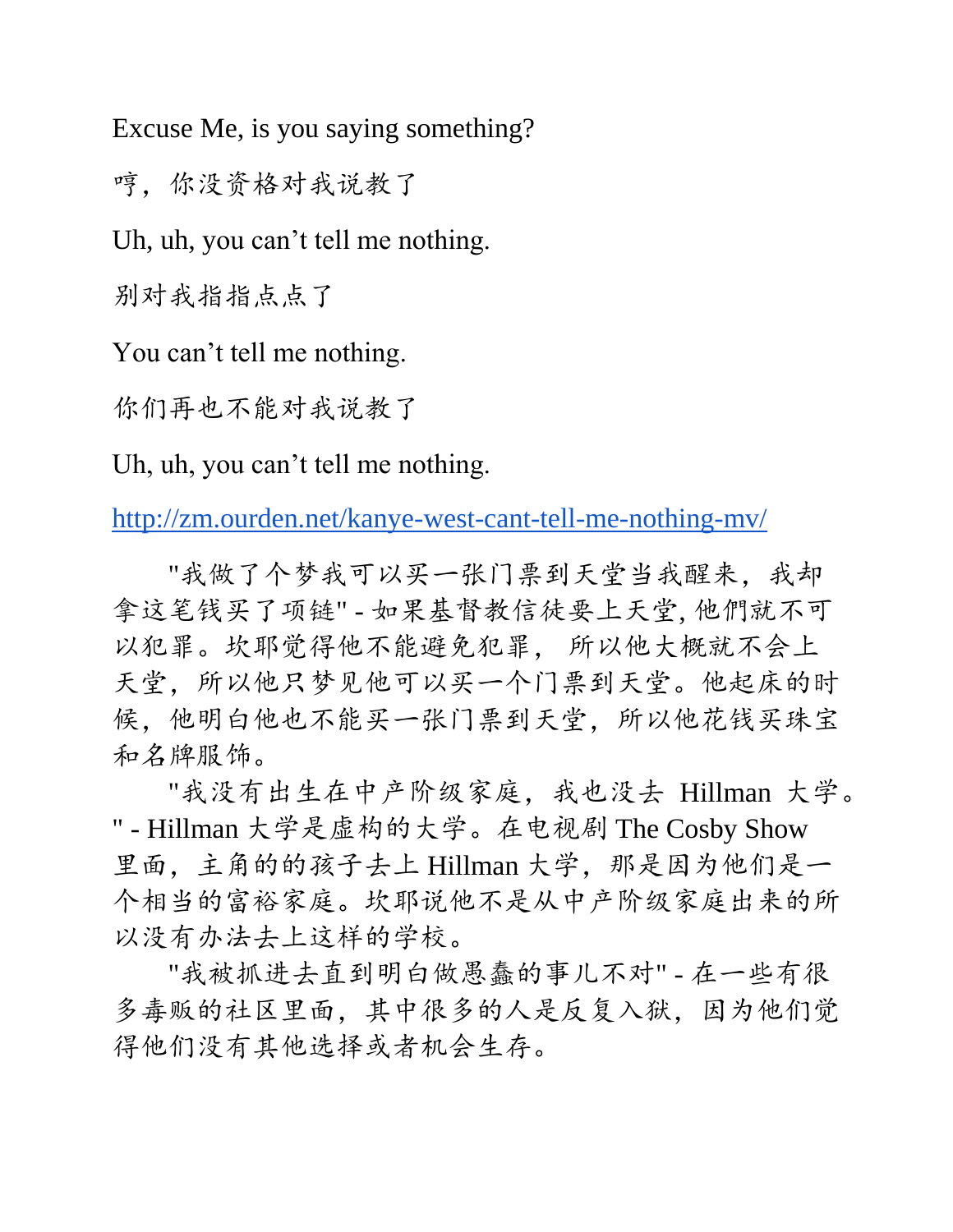"我鼓鼓的钱包改变可人们对我的看法,我猜我现在收 到了全世界的关注" - 坎耶说虽然他现在很有钱,他仍然就 像穷人一样因为他是从贫民窟出来的。

---------------------------------------------------------------------------------------------------

#### **Good Morning**

早上好, 在这天我[们成為传](http://mandarinspot.com/dict?word=%E6%88%90%E7%82%BA&phs=pinyin&a=1)奇 Good morning, On this day we become legendary

我们所有的梦想 Everything we dreamed of

我像酷 Malcolm X, I'm like a fly Malcolm X

任何必要的手段 (任何 必要的牛仔裤) Buy any means necessary

底特律的紅色清理了 Detroit Red cleaned up

从街道联盟

From the streets of the league

从八分之一到一千克

From an eighth to a key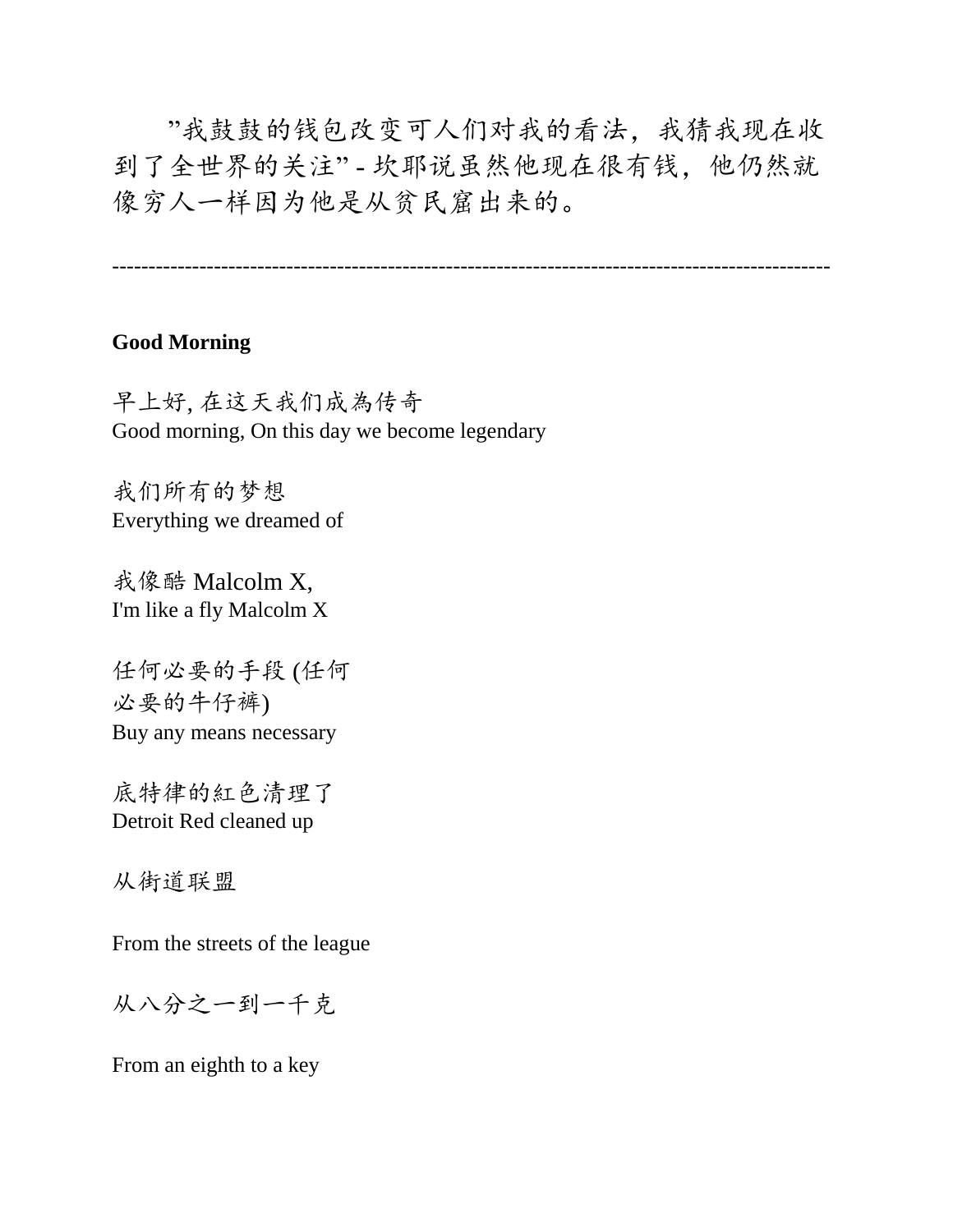但是你會毕业的時候,你让它离开贫民区

But you graduate when you make it up outta the streets

从痛的瞬间

From the moments of pain

看看我们做了

Look how far we done came

仇敌说"你改变了"

Haters saying ya changed

现在你做了什么要。

Now ya doing ya thing

早上好。

Good morning

早上好。

Good morning

早上好。

Good morning

早上好。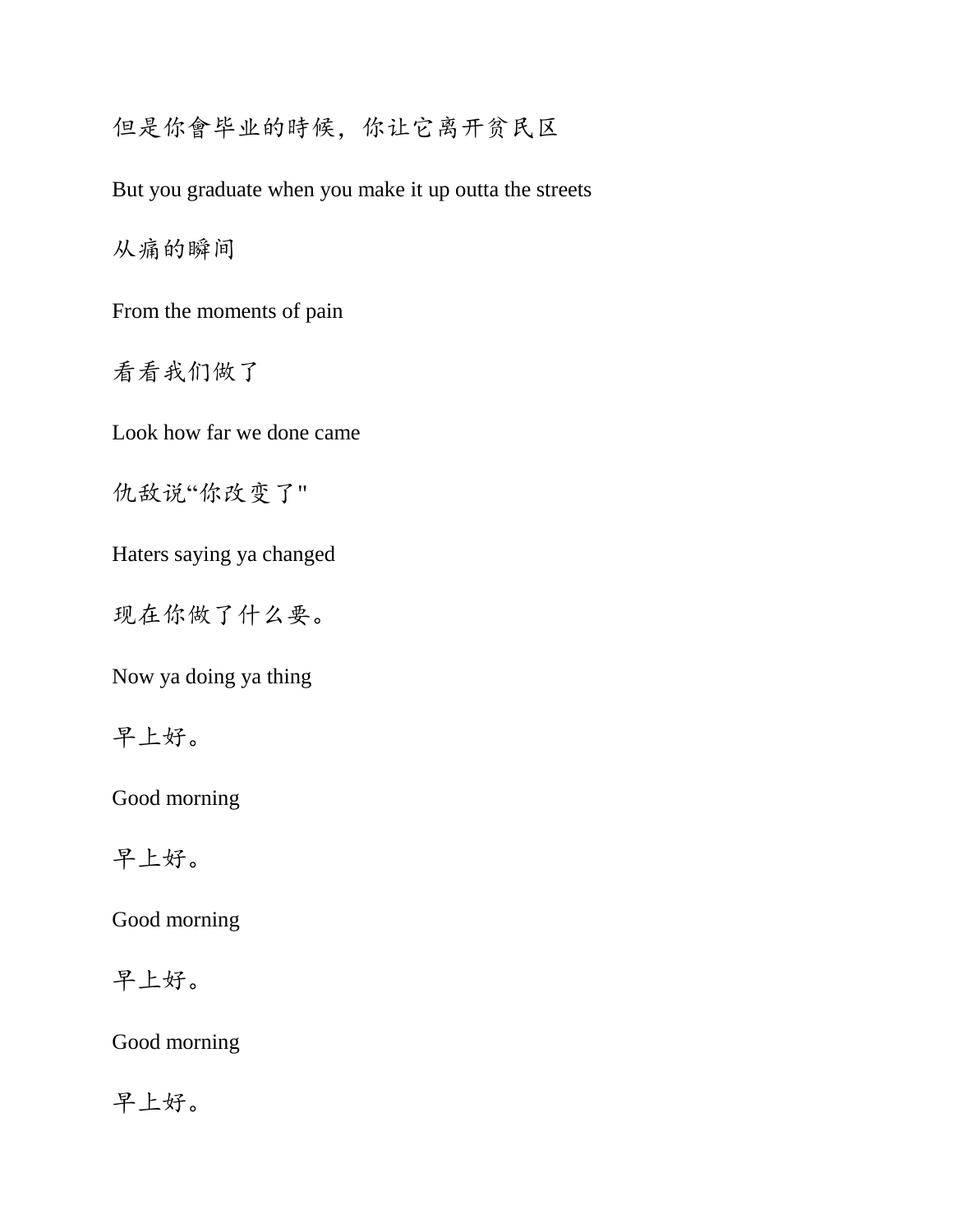Good morning

早上好。 Good morning

http://wenwen.sogou.com/z/q304958218.htm

"从八分之一到一千克",這句子是暗示他售賣毒品。在貧民窟一些 人售賣毒品,因為他們覺得他們會賺錢,所以他們可以搬到更好的 地方。"我像酷 Malcolm X,任何必要的手段 (任何必要的牛仔裤)", 英文的歌坎耶说"任何必要的牛仔裤" 因为英文的 "手段" 用押韵 "牛 仔裤"。

"底特律的紅色清理了" 是暗示坎耶跟 Malcom X 一樣,可是坎耶沒 有 Malcom X 用暴力来传播他的主张, 而是用音樂来傳播他的想法。

#### **Vocab**:

|      | P           | Ε                    |
|------|-------------|----------------------|
| 關於   | Guānyú      | About                |
| 報告   | Bàogào      | Assignment, report   |
| 嘻哈音樂 | Xīhā yīnyuè | <b>Hip-Hop Music</b> |
| 领头人  | Lingtóu rén | Leader, Icon         |
| 影響   | Yingxiǎng   | To influence         |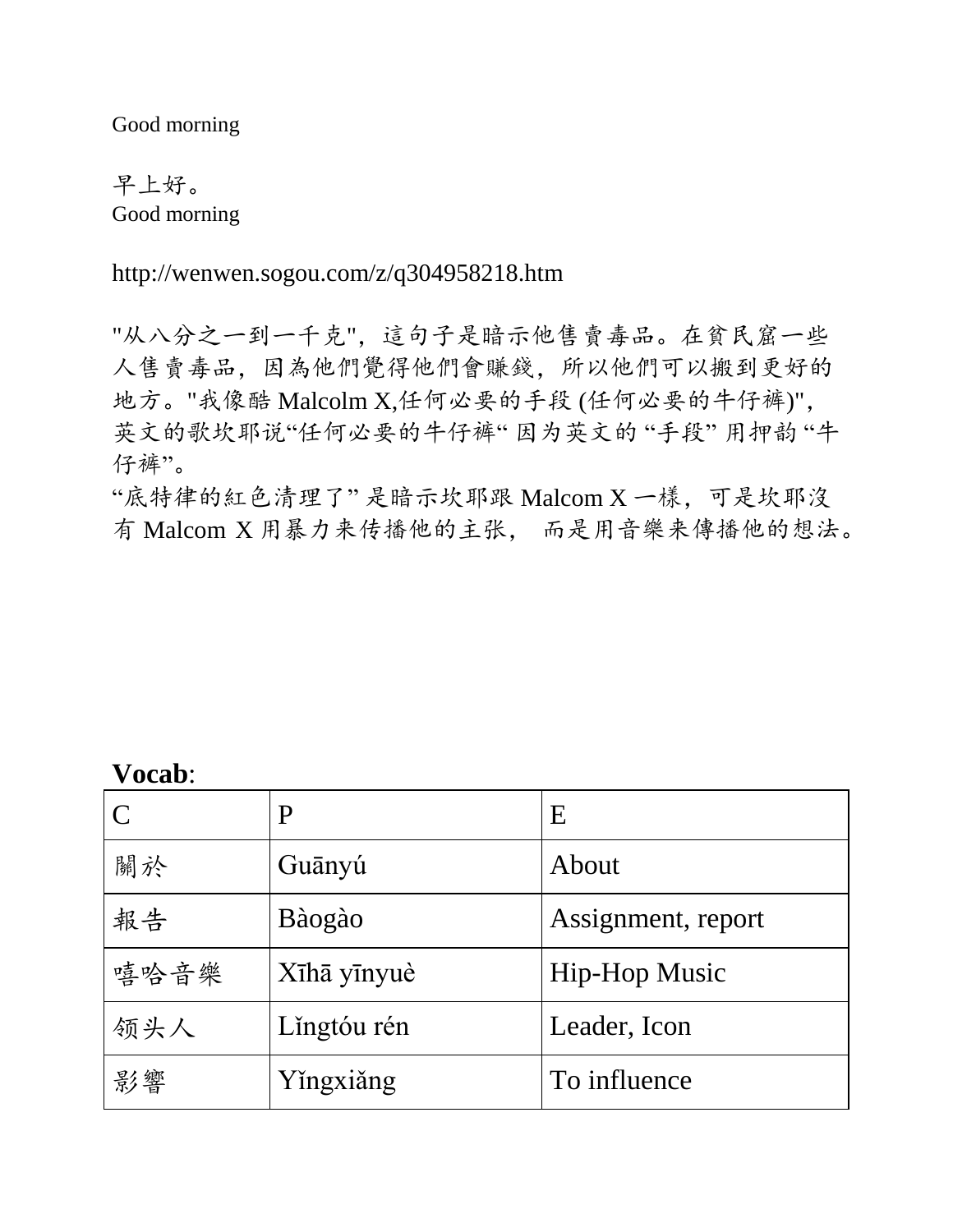| 音樂家   | Yīnyuè jiā        | Musician                          |
|-------|-------------------|-----------------------------------|
| 普通    | Pǔtōng            | Common                            |
| 专辑    | Zhuānjí           | Albums                            |
| 令人振奮  | Lìng rén zhènfèn  | Inspiring                         |
| 正面    | Zhèngmiàn         | Positive, uplifting               |
| 陰暗    | Yīn'àn            | Dark, dreary                      |
| 現實    | Xiànshí           | Realistic, showing what's<br>real |
| 變得    | Biàn dé           | To become                         |
| 傲慢    | Àomàn             | Arrogant                          |
| 创新    | Chuàngxin         | Innovative                        |
| 超越    | Chāoyuè           | To be ahead                       |
| 受到    | Shòudào           | To receive                        |
| 风格    | Fēnggé            | Style                             |
| 芝加哥   | Zhījiāgē          | Chicago                           |
| 美国中西部 | Měiguó zhōng xībù | <b>Midwest United States</b>      |
| 金融危机  | jīnróng wéijī     | Financial crisis                  |
| 长大    | Zhăng dà          | To grow up                        |
| 募集    | Mùjí              | To raise                          |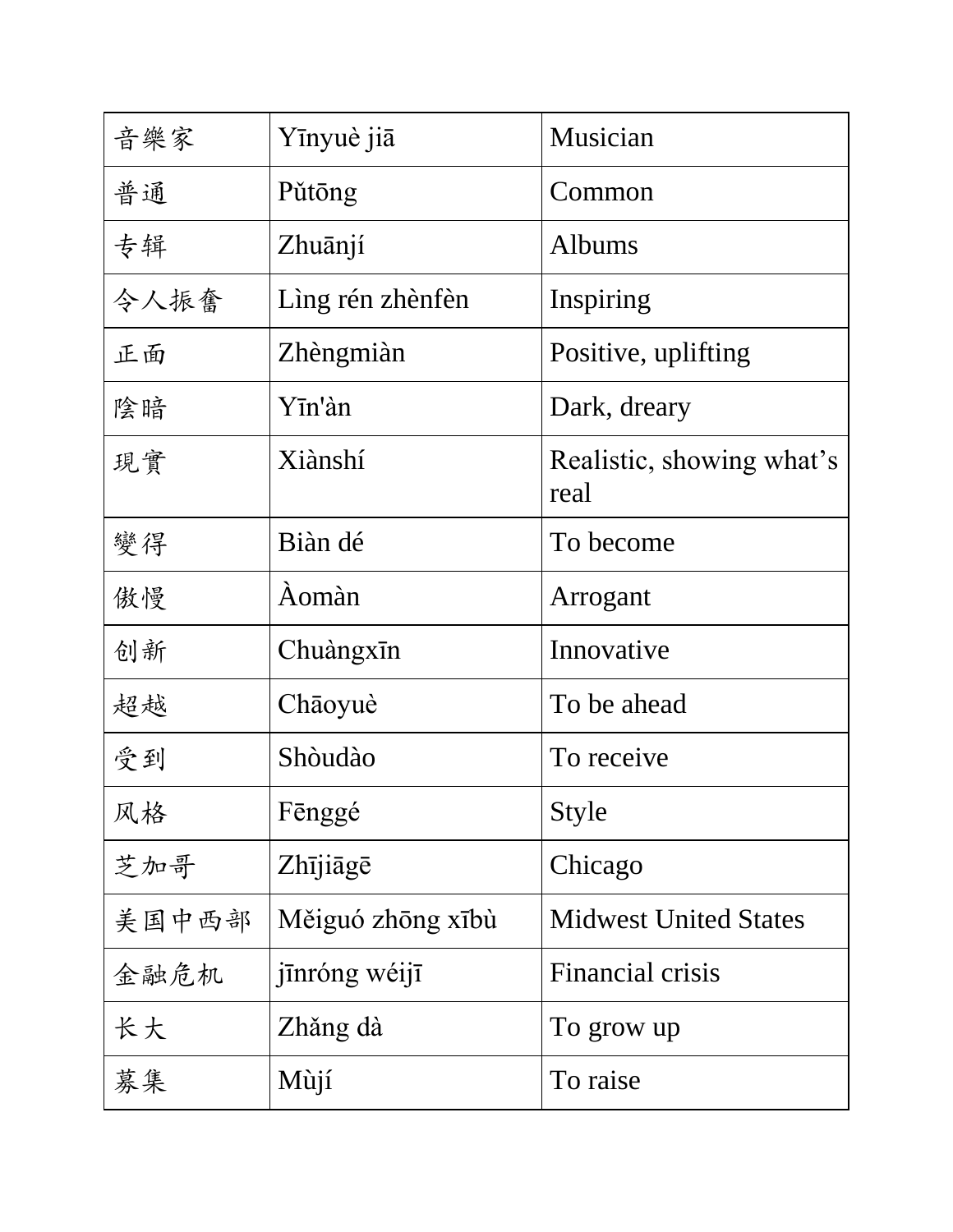| 美术学校       | Měishù xuéxiào          | Art school            |
|------------|-------------------------|-----------------------|
| 退学         | Tuìxué                  | To dropout of school  |
| 释放         | Shìfàng                 | To release            |
| 发行         | Fāxing                  | To publish/release    |
| 天堂         | Tiāntáng                | Heaven                |
| 基督教        | jīdūjiào                | Christian             |
| 犯罪         | fànzuì                  | Crime                 |
|            |                         |                       |
| 中产阶级家<br>庭 | zhōngchǎn jiējí jiātíng | Middle-class families |
| 虚构         | xūgòu                   | Imaginary             |
| 思蠢         | yúchǔn                  | Stupid                |
| 社区         | shèqū                   | Community             |
| 毒贩         | dúfàn                   | Drug traffickers      |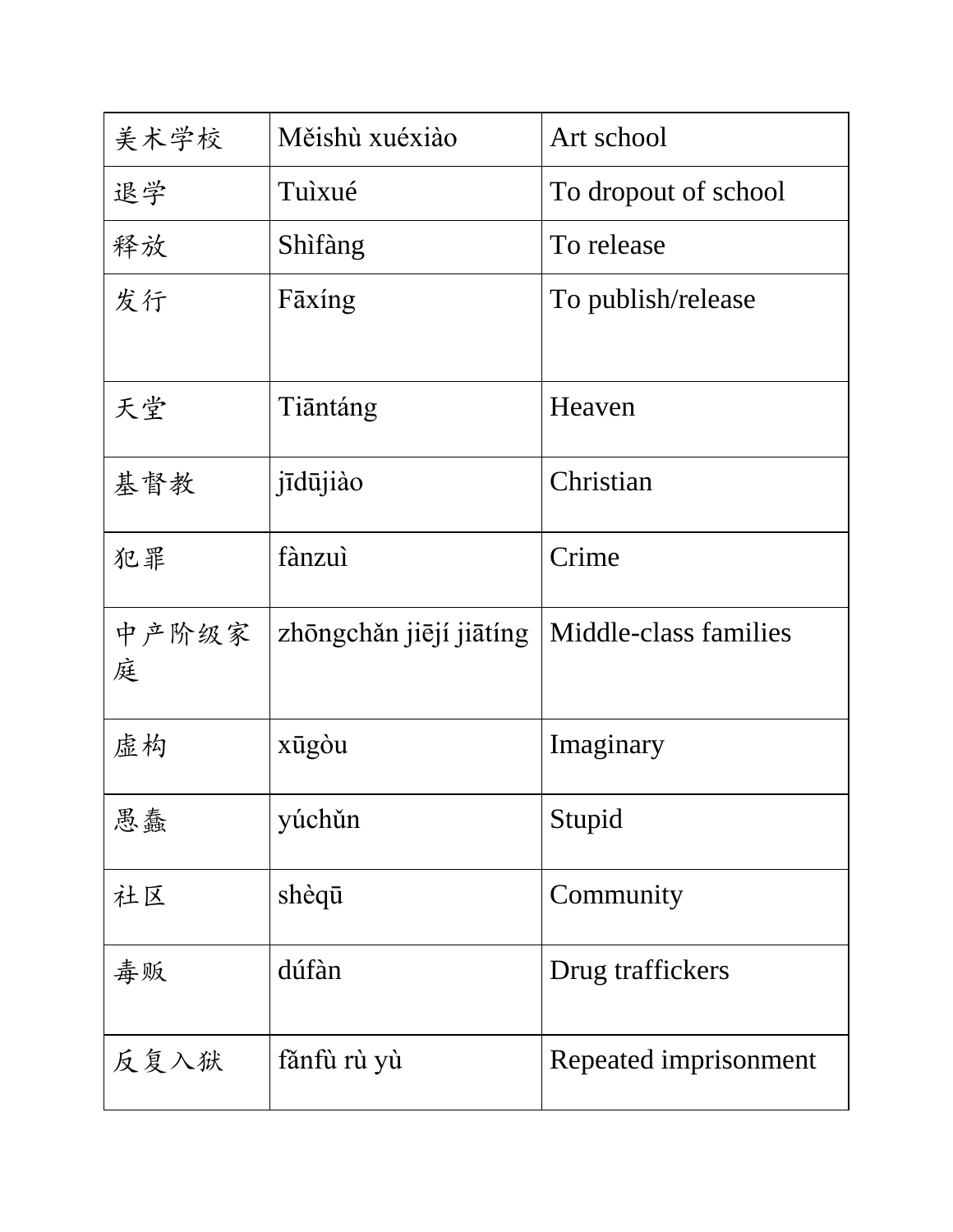| 选择   | xuǎnzé        | Choose                  |
|------|---------------|-------------------------|
| 项链   | xiàngliàn     | Necklace                |
| 被抓   | bèi zhuā      | Was arrested            |
| 富裕家庭 | fùyù jiātíng  | <b>Wealthy families</b> |
| 梦见   | mèng jiàn     | Dream                   |
| 一千克  | yī qiānkè     | One kilogram            |
| 暗示   | ànshì         | Imply                   |
| 售賣毒品 | shòumài dúpin | Sell drugs              |
| 押韵   | yāyùn         | Rhyme                   |
| 任何   | rènhé         | Any                     |
| 必要   | bìyào         | Necessary               |
| 手段   | shŏuduàn      | Means                   |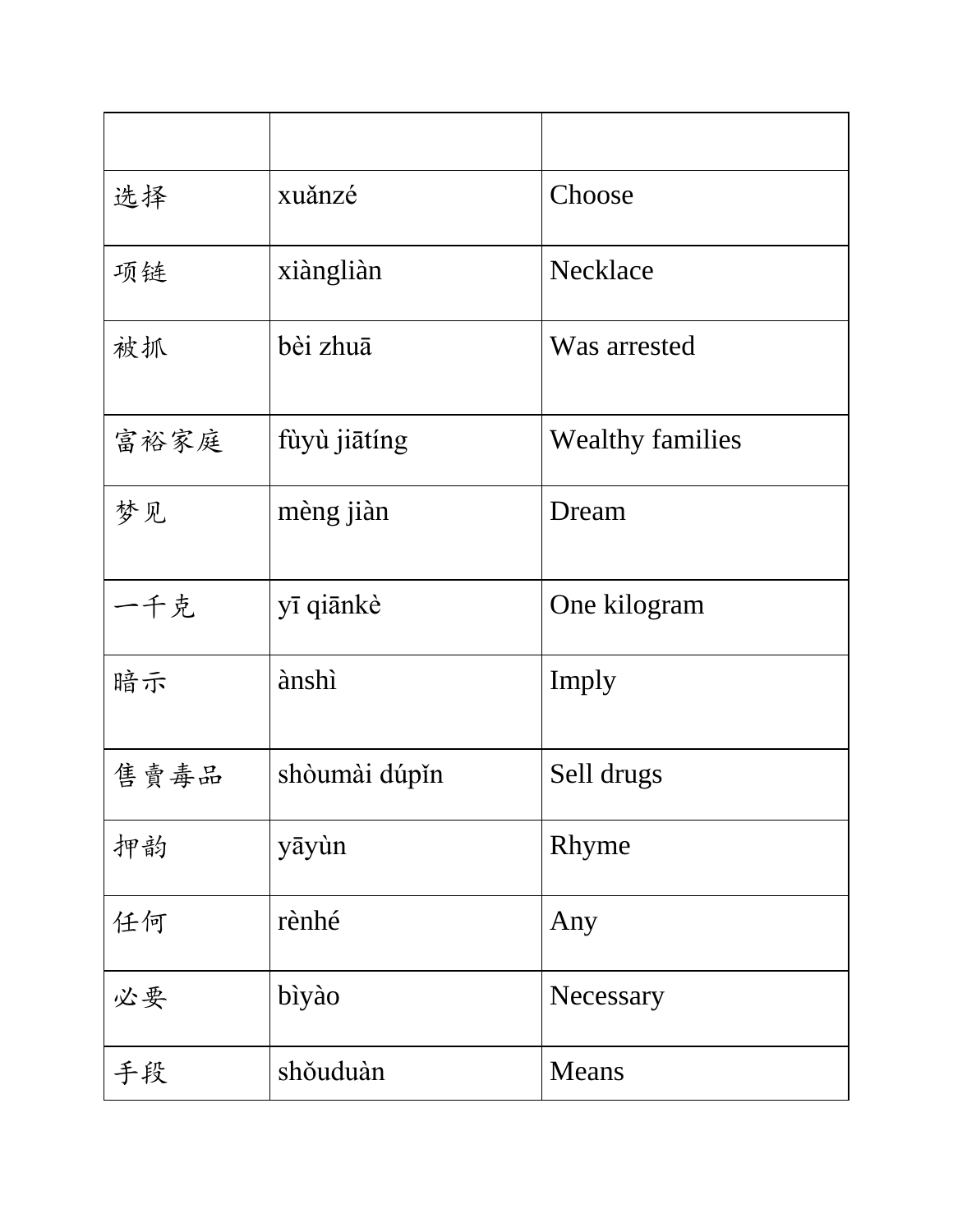| 牛仔裤         | niúzăikù                      | <b>Blue Jeans</b>            |
|-------------|-------------------------------|------------------------------|
| 底特律         | ditèlu                        | Detroit                      |
| 暴力          | bàolì                         | Violence                     |
| 期间          | qíjiān                        | During                       |
| 同龄          | Tónglíng                      | peer                         |
| 来传播他的<br>主张 | lái chuánbò tā de<br>zhǔzhāng | to advocate for<br>something |
| 傳播他的想<br>法  | chuánbò tā de xiǎngfǎ         | Spread his ideas             |
| 珠宝          | Zhūbǎo                        | Jewelry                      |
| 名牌服饰        | míngpái fúshì                 | Designer clothes             |
| 真够          | Zhēn gòu                      | Really                       |
| 风格          | fenggé                        | <b>Style</b>                 |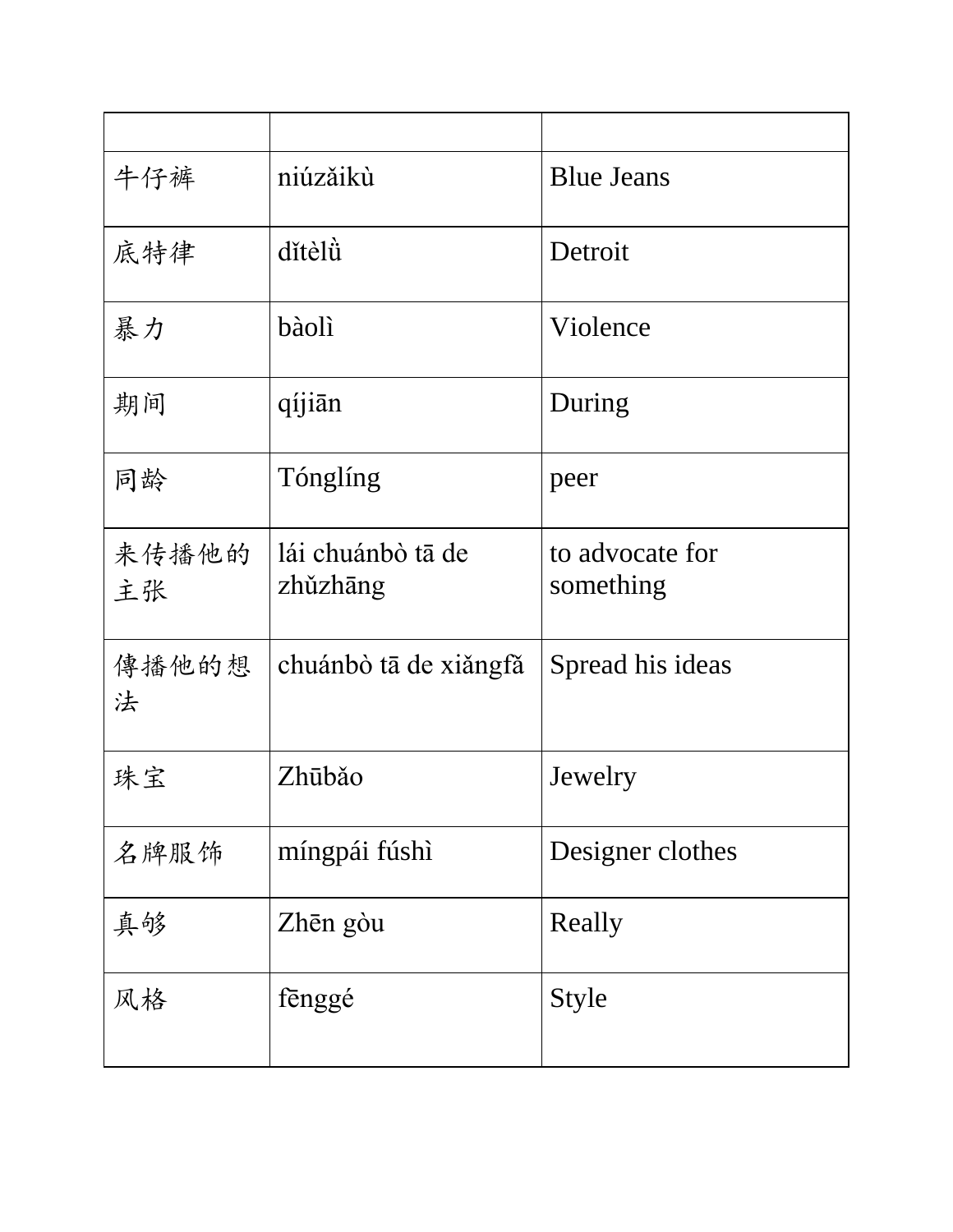| 考验   | kǎoyàn          | <b>Test</b>               |
|------|-----------------|---------------------------|
| 接受   | jieshou         | Accepted                  |
| 越多   | yuè duō         | More                      |
| 被抓   | bèi zhuā        | Caught                    |
| 事儿   | shì er          | Thing                     |
| 审视   | shěnshì         | Review                    |
| 议论   | yìlùn           | Talk                      |
| 压力很大 | yālì hěn dà     | A lot of pressure         |
| 继续装傻 | jixù zhuāng shǎ | Continue to play the fool |
| 也许   | yěxů            | Maybe                     |
| 理解我  | lijiě wǒ        | I understand              |
| 就连   | jiù lián        | Even                      |
| 闹剧   | nàojù           | Farce                     |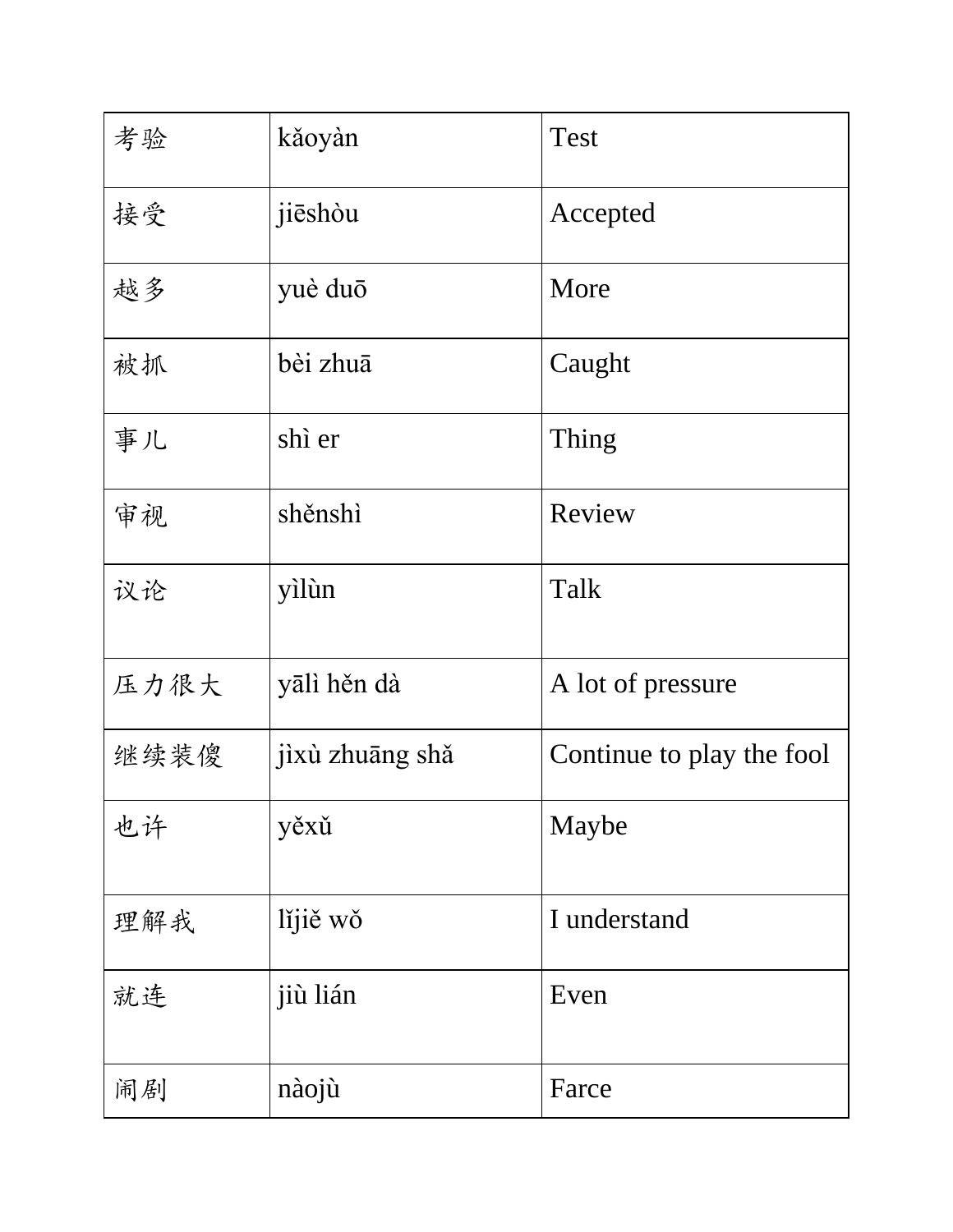| 针对我        | zhēnduì wǒ                | Against me          |
|------------|---------------------------|---------------------|
| 媒体上        | méití shàng               | Media               |
| 私底下        | $s\bar{1}$ di xia         | Privately           |
| 谈话         | tán huà                   | Conversation        |
| 我的感受       | wǒ de gǎn shòu            | I feel              |
| 鼓鼓的钱包      | gǔ gǔ de qiánbāo          | Bulging wallet      |
|            | 改变人们 想   gǎibiàn rénmen   | Changing people     |
| 看法         | kànfă                     | View                |
| 全世界的关<br>注 | quán shìjiè de<br>guānzhù | Worldwide attention |
| 我猜         | wǒ cāi                    | I guess             |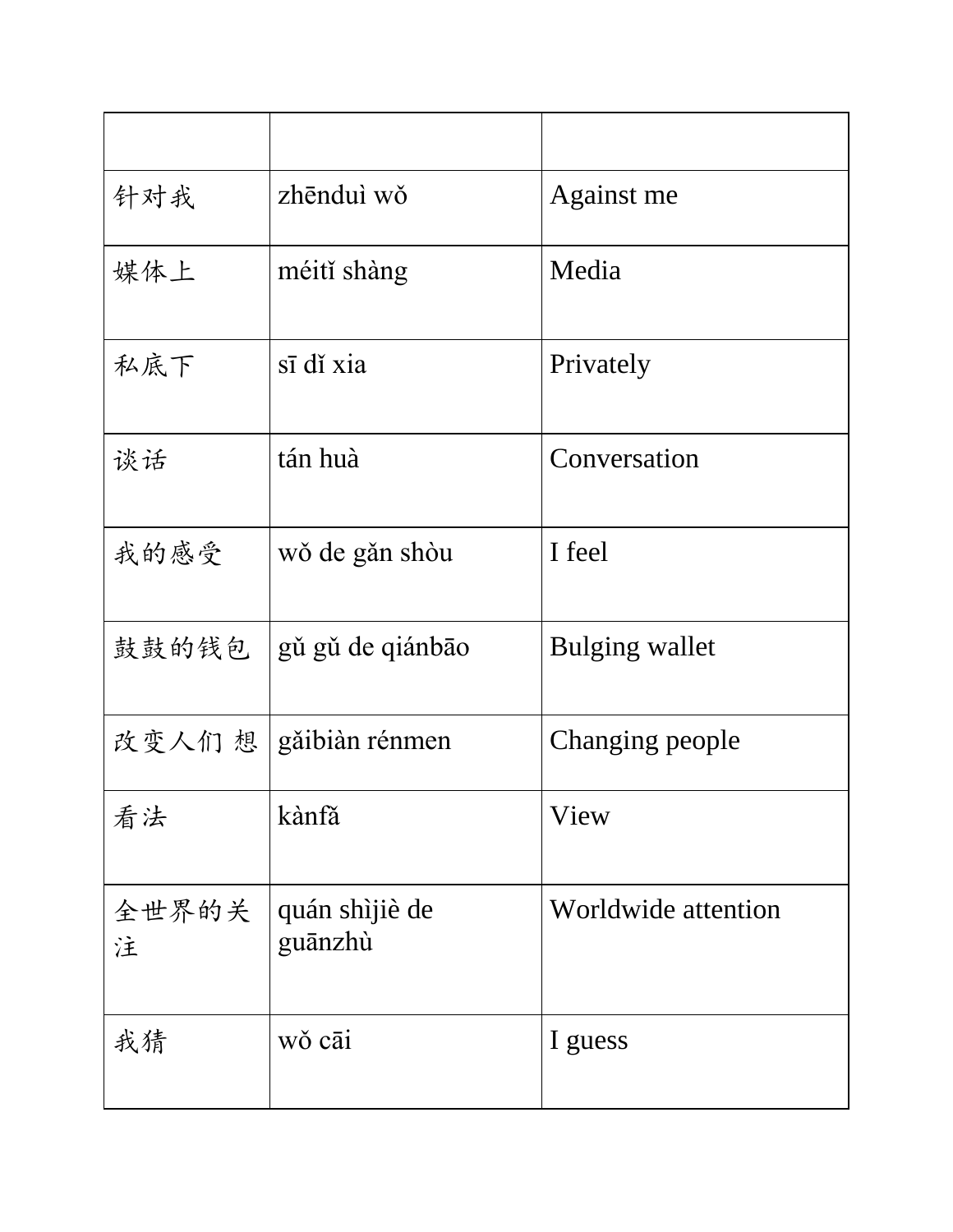| 受          | shòu                   | Receive             |
|------------|------------------------|---------------------|
| 赚够了        | zhuàn gòule            | Earn enough         |
| 属于我的钱      | shǔyú wǒ de qián       | Part of my money    |
| 等我         | děng wǒ                | So I                |
| 大道理        | dà dàolĭ               | Truths              |
| 讲          | jiǎng                  | Speak               |
| 不好意思       | bù hǎoyìsi             | Sorry               |
| 说教了        | shuōjiàole             | Preach              |
| 没资格        | méi zīgé               | Not qualified       |
| 我指指点点<br>了 | wǒ zhǐ zhǐ diǎn diǎnle | I'm pointing to the |
| 永远         | Yǒngyuǎn               | Ever                |
| 分析         | fenxi                  | To analyze          |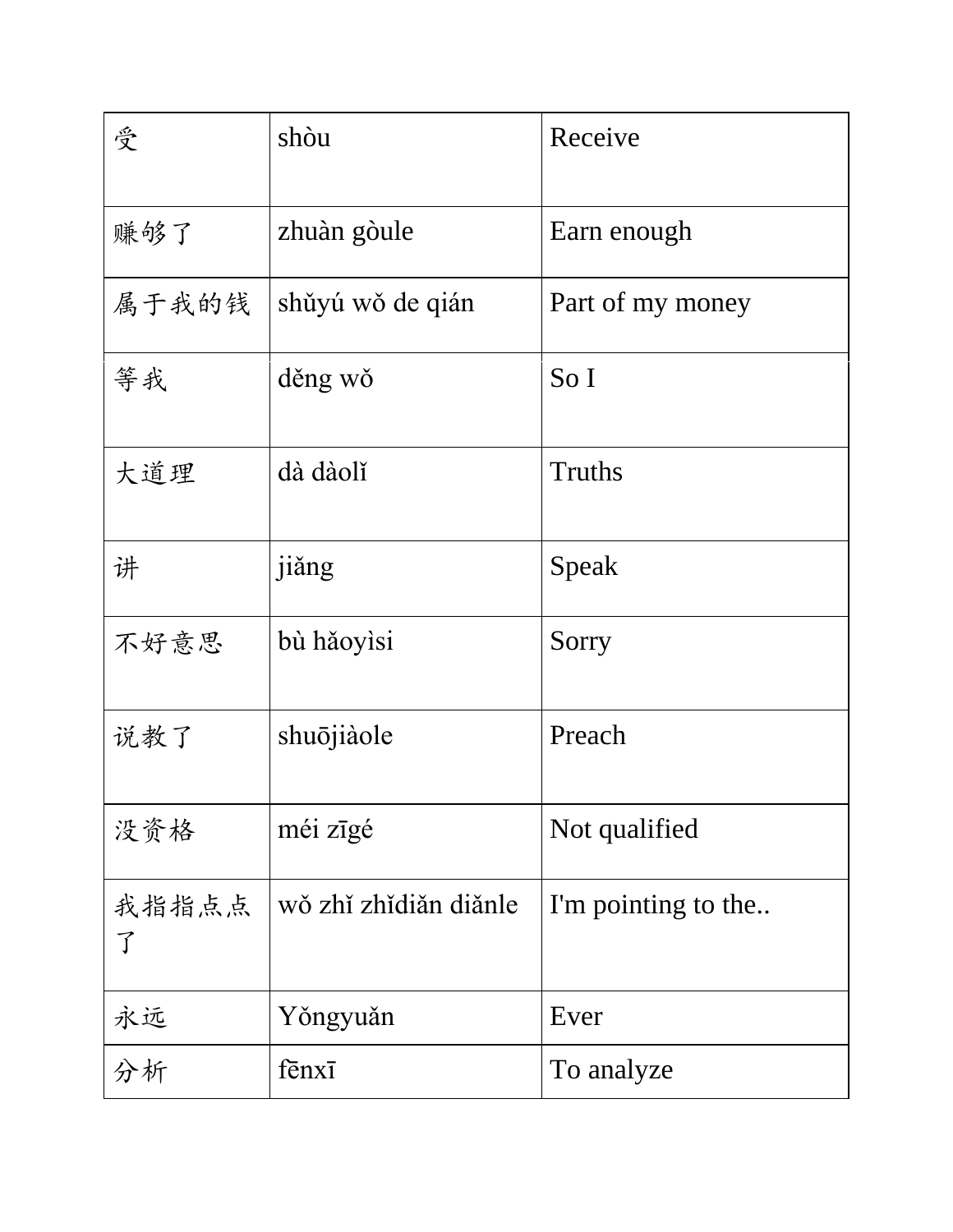### **English Translation**

### 陆鸣

We did a podcast about American singer Kanye West. We want to present about him because Kanye West is a hip hop music icon, so his music influenced many other musicians and common folk. My personal favorite genre is hop hop, Kanye is also one of my favorite hip hop artists. Between 2000 and now he has written 8 albums, everyone is unique, some are positive and uplifting, some are relatively dark but show the realities of life. But the more money he made the more arrogant he became, and so now a lot of fans don't like Kanye West anymore.

# 兆德

I think Kanye West is a very interesting and innovative musician, so I want to talk about him with everyone. Although some say Kanye is very arrogant, I believe however that he is ahead of his time. Kanye's Hip Hop is not only accepted by a lot of people, at the same time he is also creating a new style for hip hop music. When I was little I often heard Kanye's music. Kanye West is from Chicago, while I'm from Detroit, and so we are both from the American Midwest. Luke and I both think Kanye third album called Graduation is especially good. This album is very important because the album was made in 2009, during the time of the financial crisis, and so I think this album addresses what's important for my peers.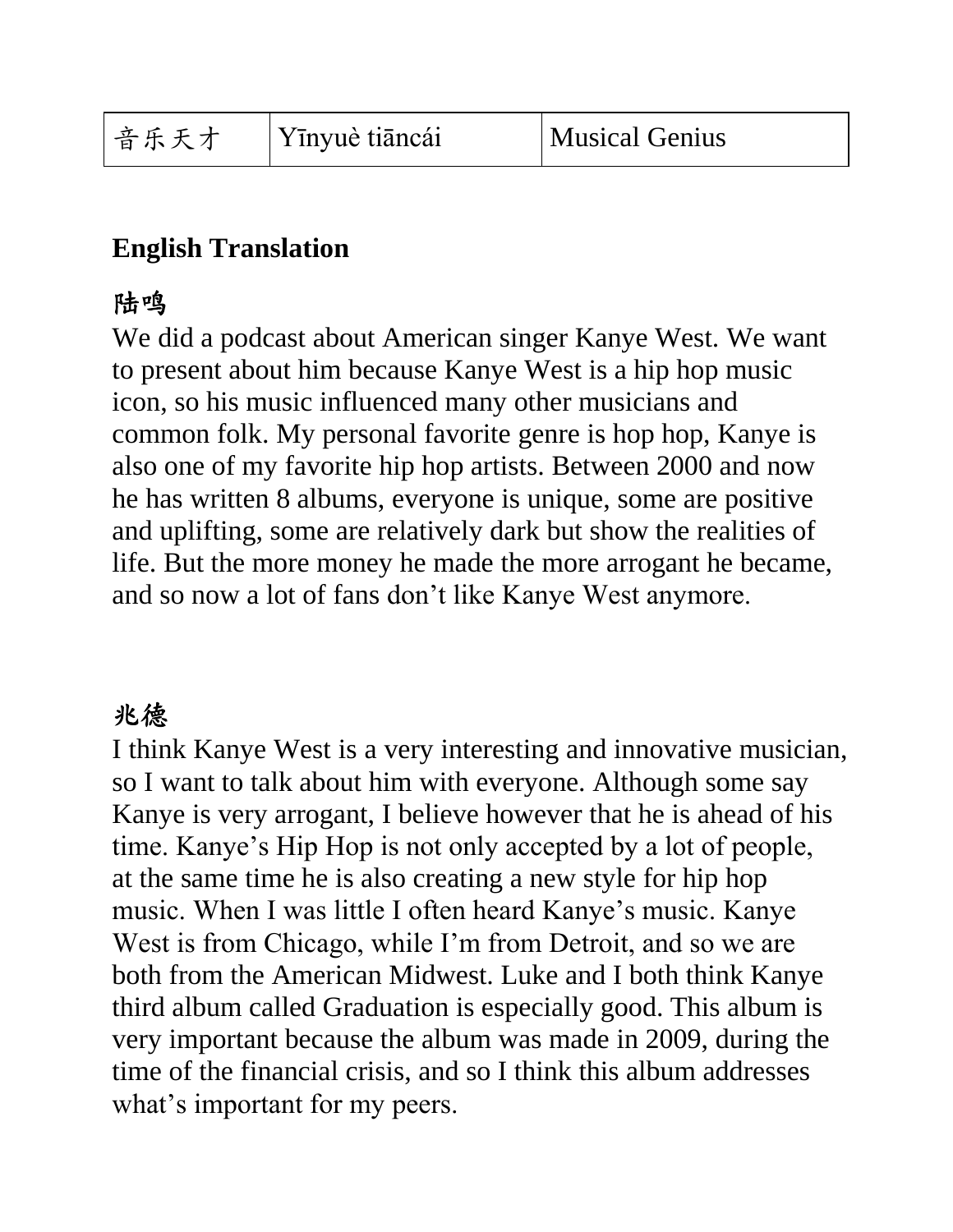# **Biography**

Kanye West is an American hip hop artist, he grew up in Chicago. Today he is 37. When he was growing up, he didn't have a father and only depended on his mother to raise him. During elementary school he started practicing hip hop. After high school he went to fine arts school for a semester then dropped out. In 2003 Kanye published his first album. In 2005 he published his second album, "late Registration", then started becoming famous.

# **Can't Tell Me Nothing Commentary**

"I had a dream I could buy my way to heaven, when I woke I spent it on a necklace" - If christians want to go to heaven, they shouldn't sin. Kanye West thinks sin isn't avoidable, and so he can't go to heaven, and so he dreams he could buy a ticket to heaven. When he wakes up, he realizes he can't buy a ticket to heaven, so he spends his money on jewelry and nice clothes. "I ain't one of the Cosby's, I ain't go to Hillman" - Hillman University is a made up university. In the TV show The Cosby Show, the main son in the show went to Hillman University, naturally because they are a well off family. Kanye says he wasn't from a middle class family and so there were no means for him to go to that kind of school.

"WHat I do, act more stupidly" - In some places there are a lot of very poor communities, among these a lot of people are sent to prison. Because they think they have no other choice or they're just trying to survive.

"I guess the money should've changed him, I guess I should have forgot where I came from." - Kanye says that even though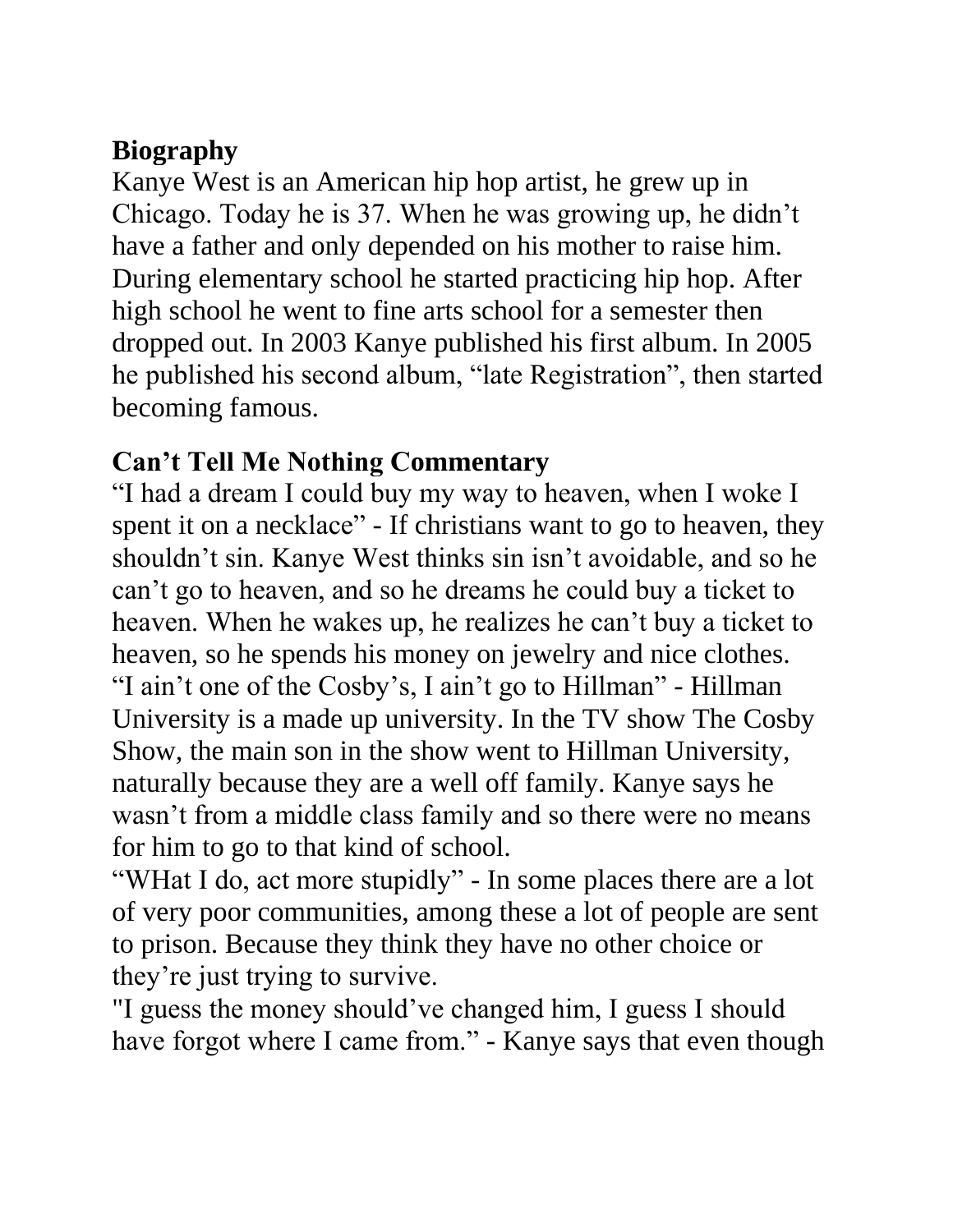he has a lot of money now, he still resembles the poor people because he's from the slums.

#### **Good Morning Commentary**

"From an eighth to a kilo" - This sentence implies that he was selling drugs. In the slums some people sell drugs, because they think they will earn money, and so they can move to a better place.

"I feel like a fly Malcom X, any means neccesary (Any jeans neccesary)" - in the english song Kanye says any jeans necessary because because "means" rhymes with "jeans". "Detroit Red cleaned up" is a reference to Kanye being like Malcom X, but Kanye isn't as violent in spreading his messages, he'd rather use music to spread his ideas.

# **Dialogue**

- 陆鸣: 你们好! 我是陆鸣, 或者叫我 Luke 。
- 兆德:怎么样!我是兆德,或者叫我 Jack。
- BOTH: 欢迎你们听今天的节目, "Yeezy 教了我"!
- 陆鸣:我们都很兴奋,这是我们第一次做这个播客。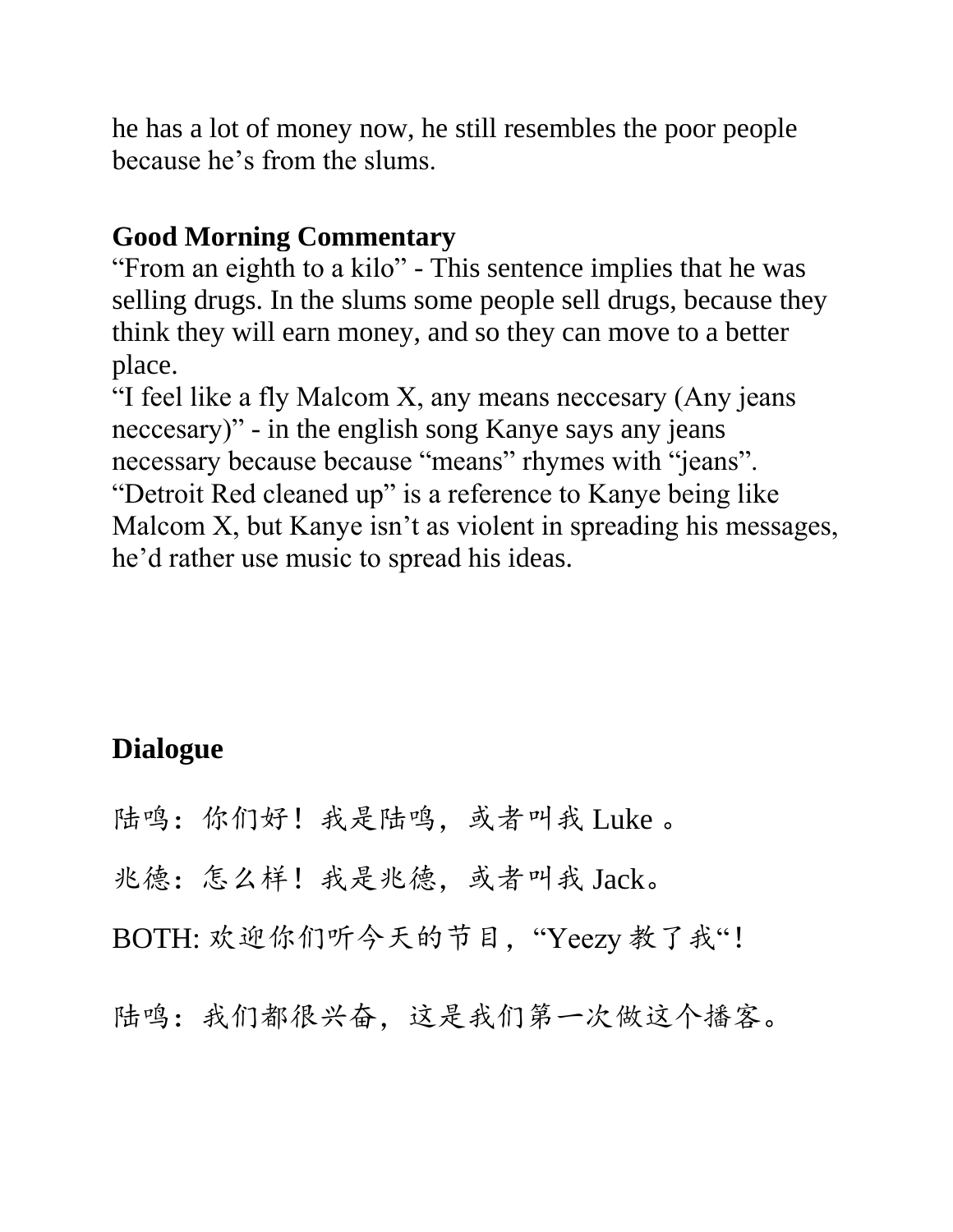兆德:今天我跟我的朋友,陆鸣,要谈一谈嘻哈音乐中 最好的歌手, Kanye West。

陆鸣:中文是"坎耶維斯"。我们做一个播客关于美國歌 手坎耶維斯的報告。

兆德:有時候他叫 Yeezy。

陆鸣:我們想介紹他因為坎耶是一個嘻哈音樂的领头人, 所以他的音樂影響了很多的音樂家和一般美國人。

兆德:Yeezy Speaks the truth!

陆鸣:我自己就最喜歡嘻哈音樂,坎耶也是我最喜歡的 一位音樂家。

兆德:為什麼?談一談

陆鸣從 2000 年到現在他寫了八张專輯,每张專輯都不一 樣,有的又令人振奮又有正面的意義,有的比較令人頹 喪可是表現現實的生活。

兆德:我觉得坎耶維斯是一位很有意思也喜欢创新的音乐 家,所以我要跟大家談一談他。

陆鸣: 我們覺得一樣!

兆德:好!虽然有些人说坎耶很傲慢,可是我觉得他是 超越了他的时间。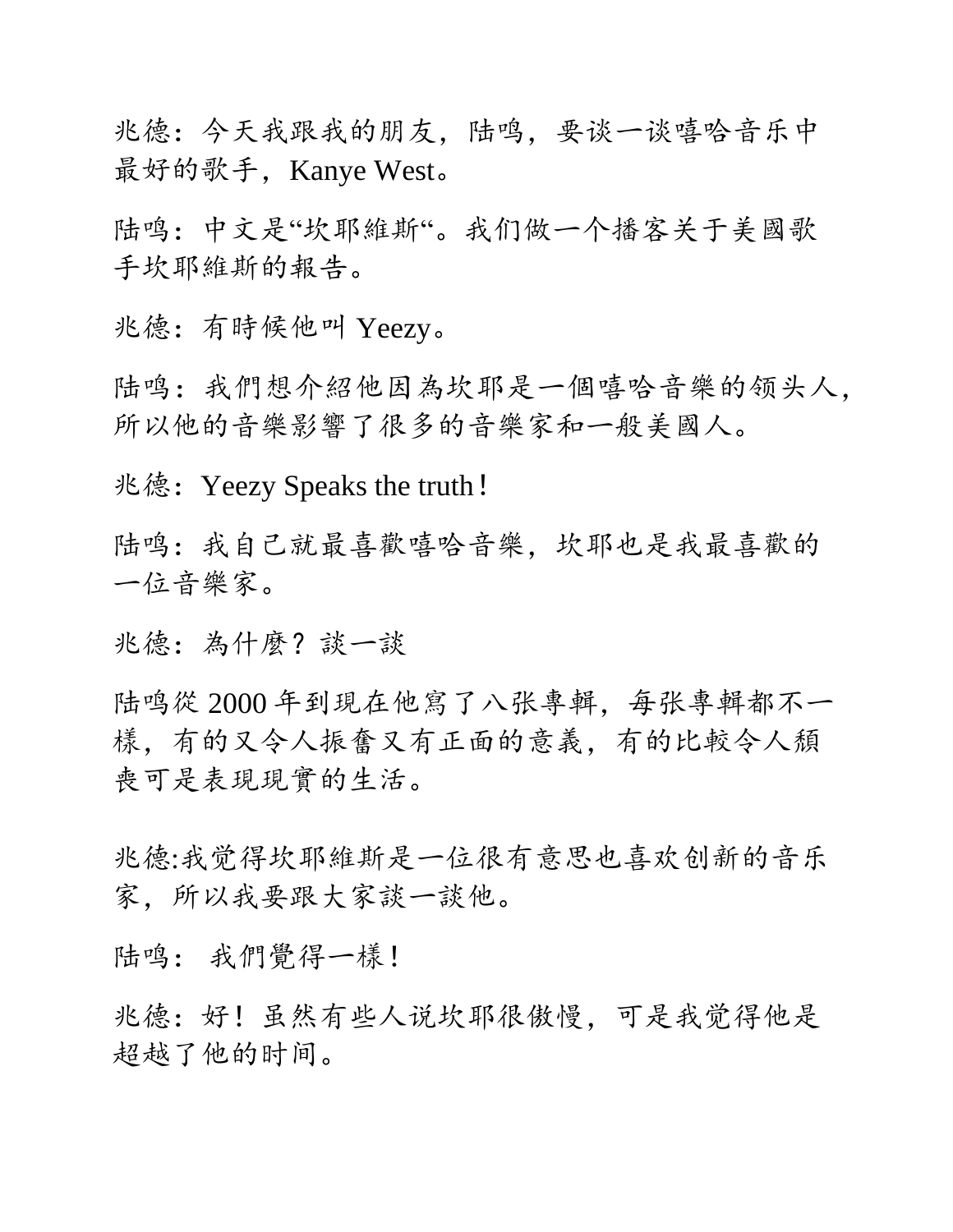陆鸣: 怎麼? !

兆德:坎耶的嘻哈音乐不但受到了很多人的欢迎,同时 他也给嘻哈音乐带来了新的风格。小的时候我就常常听 坎耶的音乐。

陆鸣: Mmmmmm classics

兆德: 坎耶从芝加哥来的,而我是从底特律来的,所以 我们都是从美国中西部来的。

陆鸣:oh, 那是好玩的事實。

兆德:这张专辑很重要因为专辑是二 00 七年发行的,正 好是美国金融危机期间, 所以我觉得这个专辑对我的同龄 人重要。

陆鸣:現在我們會談一談坎耶的出身。坎耶是美国有名 的嘻哈音樂家,他在芝加哥长大。

兆德: 對,今年他是三十七岁。他长大的時候,没有爸 爸只靠妈妈抚养他。他在小学的时候,开始练习嘻哈音 樂。

陆鸣:Wow,坎耶自來很有雄心!中学以后他上美术学 校上了一个学期就退学了。2003 年坎耶发行了第一张专 辑。2005年发行了第二张专辑, "Late Registartion", 就 开始大受欢迎。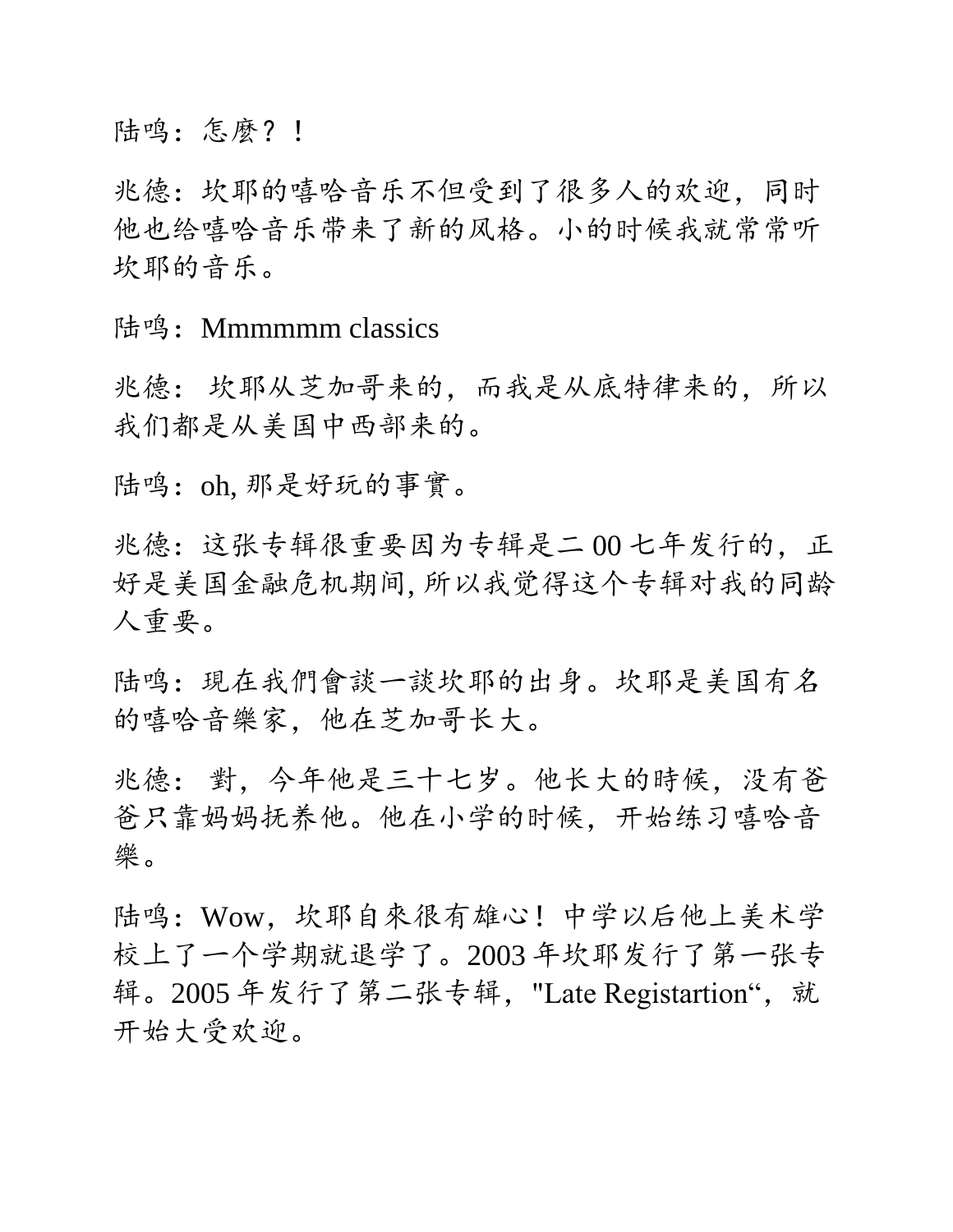兆德:很好的!現在你們都知道一點兒關羽的坎耶!下 個播客我們會聽一個坎耶哥,然後陆鸣和我會分析歌詞。 Both:再見大家!

Episode II "Can't Tell Me Nothing"

兆德:陸鳴和我都覺得坎耶的第三张专辑叫 Graduation 特別好。

 $\overline{\phantom{a}}$  , and the contract of the contract of the contract of the contract of the contract of the contract of the contract of the contract of the contract of the contract of the contract of the contract of the contrac

陆鸣:对!這個有很好的歌,例如 Good Morning, Stronger,  $\bar{\mathcal{F}}$  Flashlights.

兆德:这个歌叫"Can't Tell Me Nothing"是从 Graduation 特。陆鸣会说一些歌词。

play song

陆鸣:"我做了个梦我可以买一张门票到天堂当我醒来, 我却拿这笔钱买了项链" -

兆德:坎耶觉得他不能避免犯罪, 所以他大概就不会上 天堂,所以他只梦见他可以买一个门票到天堂。他明白 他也不能买一张门票到天堂,所以他花钱买珠宝和名牌 服饰。

陆鸣:坎耶很最喜欢挣钱。

兆德:我想他是身价一亿两千万美元!这是更多的钱比 我会永远挣。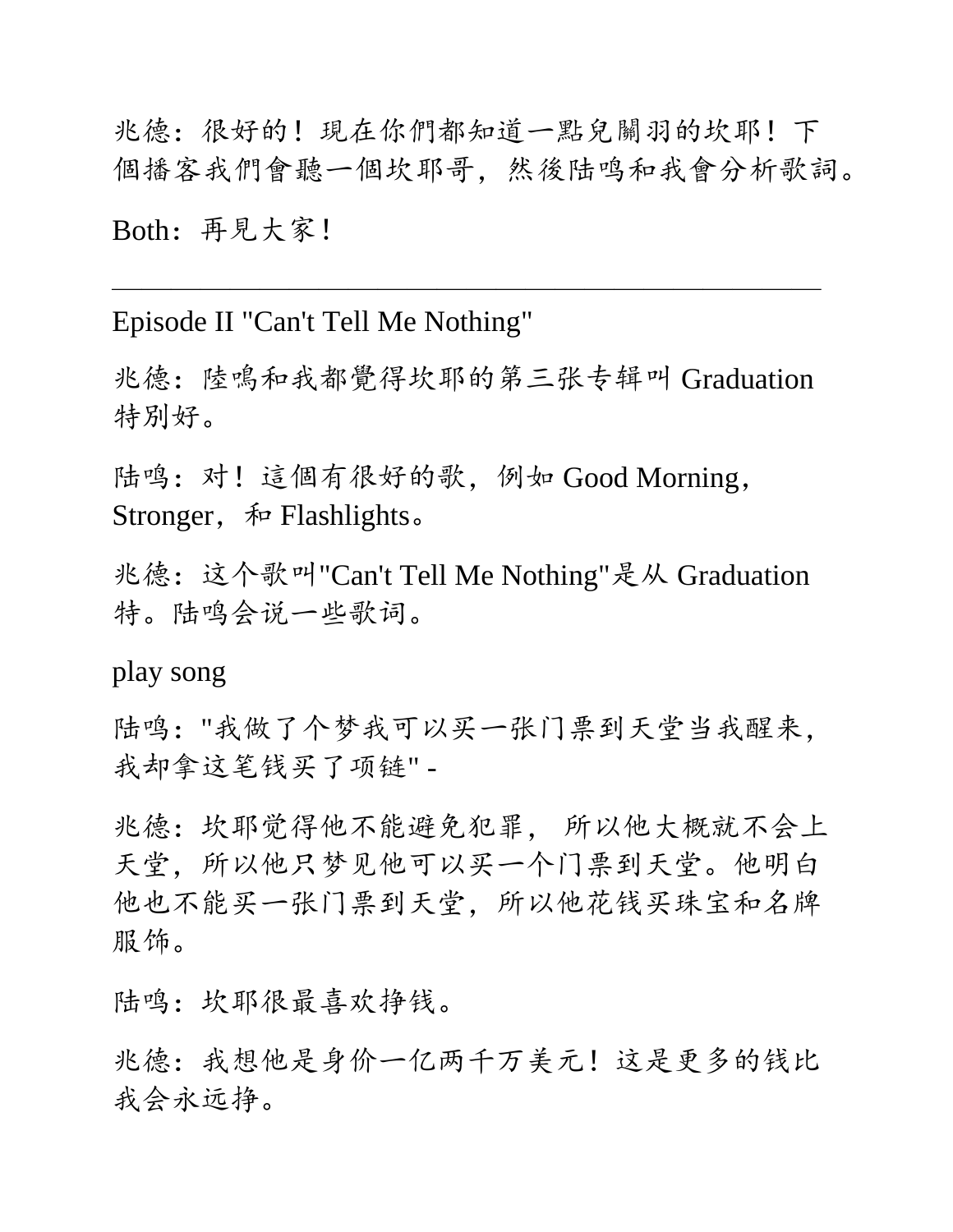陆鸣:可是他越有錢就變得越傲慢,所以現在很多的歌 迷就不再喜歡坎耶了。

兆德:他的生活很难!

陆鸣:"我没有出生在中产阶级家庭,我也没去 Hillman 大学。" -

兆德: Hillman 大学是虚构的大学。在电视剧 The Cosby Show 里面,主角的的孩子去上 Hillman 大学,那是因为 他们是一个相当的富裕家庭。坎耶说他不是从中产阶级 家庭出来的所以没有办法去上这样的学校。

陆鸣:你觉得坎耶会去普吉湾大学?

兆德:haha,我不知道,我不知道。

陆鸣:"我被抓进去直到明白做愚蠢的事儿不对" -

兆德:在一些有很多毒贩的社区里面,其中很多的人是 反复入狱,因为他们觉得他们没有其他选择或者机会生 存。Cash rules everything around me!

陆鸣: "我鼓鼓的钱包改变可人们对我的看法, 我猜我现 在收到了全世界的关注" -

兆德: 坎耶说虽然他现在很有钱,他仍然就像穷人一样因 为他是从贫民窟出来的。

-----------------------------------------------------------------------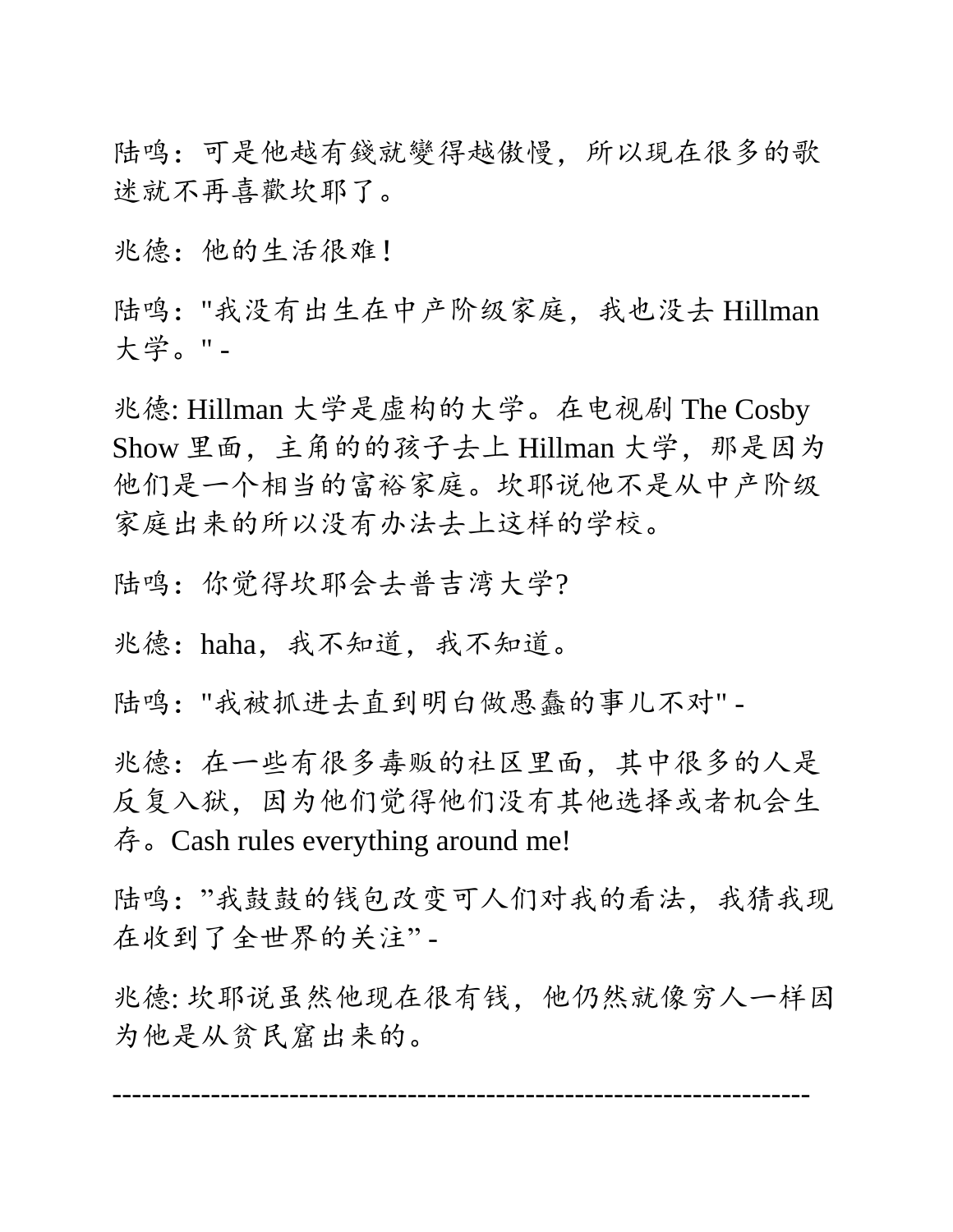Good Morning Episode

Both:大家好,謝謝你為聽一聽!

陸鳴:這個播客我們聽一些的坎耶哥,Good Morning!

兆德:好的,我很喜歡 Good Morning!我會說好的歌詞, 然後陸鳴

會分析!

陸鳴: 聽很好的!

兆德: "从八分之一到一千克"

陸鳴: 這句子是暗示他售賣毒品。在貧民窟一些人售賣 毒品,因為他們覺得他們會賺錢,所以他們可以搬到更 好的地方。

兆德: "我像酷 Malcolm X,任何必要的手段 (任何必要的 牛仔裤)"

陸鳴:在英文的歌坎耶说"任何必要的牛仔裤" 因为英文 的"手段"用押韵"牛仔裤"。

兆德: "底特律的紅色清理了"

陸鳴:這是暗示坎耶跟 Malcom X 一樣,可是坎耶沒有 Malcom X 用暴力来传播他的主张, 而是用音樂来傳播 他的想法。